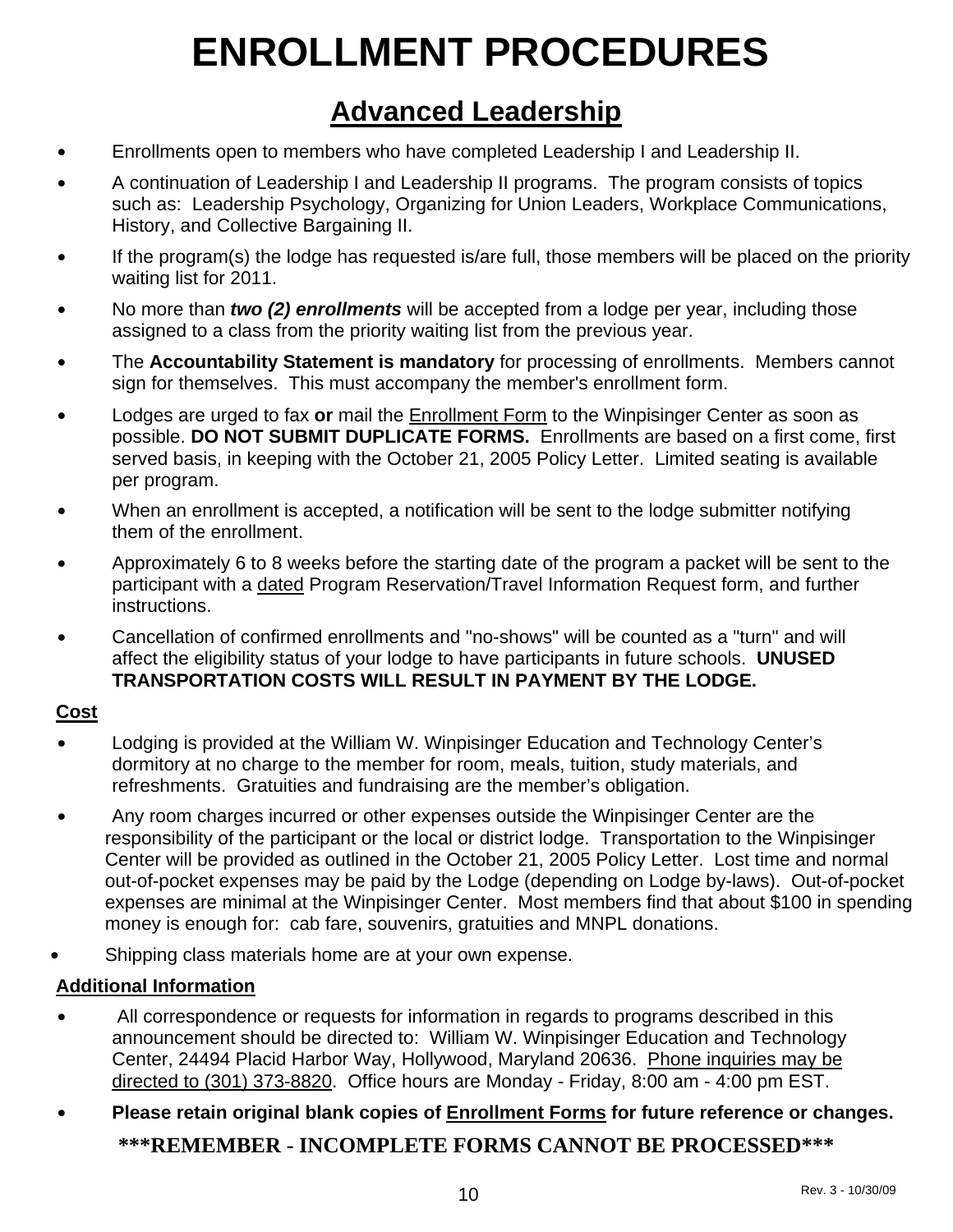| Date Received                                                                                                                                                                                                                                                                                                                                 | <b>GVP Code</b> | LL Seats | Assign Date | Subm Roster | Part Record              | Update<br>Record | New Record                                        | Acct.<br>Statement | Enroll                                                                            | Enroll Letter |
|-----------------------------------------------------------------------------------------------------------------------------------------------------------------------------------------------------------------------------------------------------------------------------------------------------------------------------------------------|-----------------|----------|-------------|-------------|--------------------------|------------------|---------------------------------------------------|--------------------|-----------------------------------------------------------------------------------|---------------|
|                                                                                                                                                                                                                                                                                                                                               |                 |          |             |             |                          |                  |                                                   |                    |                                                                                   |               |
|                                                                                                                                                                                                                                                                                                                                               |                 |          |             |             |                          |                  | 2010 OFFICIAL ENROLLMENT FORM ADVANCED LEADERSHIP |                    |                                                                                   |               |
| Review the "Enrollment Procedures" on page 10. Fax to: (301) 373-2860; or Mail to: William W.<br>Winpisinger Education and Technology Center, 24494 Placid Harbor Way, Hollywood, MD 20636<br>Please do not submit duplicate enrollment forms - fax or mail.<br>Complete all information on both pages. Incomplete forms cannot be processed. |                 |          |             |             |                          |                  |                                                   |                    |                                                                                   |               |
|                                                                                                                                                                                                                                                                                                                                               |                 |          |             |             | DATES ARE NOT GUARANTEED |                  |                                                   |                    |                                                                                   |               |
| Participant #1 of 2: (Mandatory – The following information must be filled in)<br>Date of School Requested:                                                                                                                                                                                                                                   |                 |          |             |             |                          |                  | English $\Box$ Spanish $\Box$                     |                    |                                                                                   |               |
|                                                                                                                                                                                                                                                                                                                                               |                 |          |             |             |                          |                  |                                                   |                    |                                                                                   |               |
|                                                                                                                                                                                                                                                                                                                                               |                 |          |             |             |                          |                  |                                                   |                    |                                                                                   |               |
|                                                                                                                                                                                                                                                                                                                                               |                 |          |             |             |                          |                  |                                                   |                    |                                                                                   |               |
|                                                                                                                                                                                                                                                                                                                                               |                 |          |             |             |                          |                  |                                                   |                    |                                                                                   |               |
|                                                                                                                                                                                                                                                                                                                                               |                 |          |             |             | State/                   |                  | Zip Code/                                         |                    |                                                                                   |               |
| City:                                                                                                                                                                                                                                                                                                                                         |                 |          |             |             |                          |                  |                                                   |                    |                                                                                   |               |
|                                                                                                                                                                                                                                                                                                                                               |                 |          |             |             |                          |                  |                                                   |                    |                                                                                   |               |
|                                                                                                                                                                                                                                                                                                                                               |                 |          |             |             |                          |                  |                                                   |                    | Last 4 digits of SSN/SIN: ___________________ IAM Book No: ______________________ |               |
|                                                                                                                                                                                                                                                                                                                                               |                 |          |             |             |                          |                  |                                                   |                    |                                                                                   |               |
|                                                                                                                                                                                                                                                                                                                                               |                 |          |             |             |                          |                  |                                                   |                    |                                                                                   |               |
| Participant #2 of 2: (Mandatory – The following information must be filled in)                                                                                                                                                                                                                                                                |                 |          |             |             |                          |                  |                                                   |                    |                                                                                   |               |
| Date of School Requested:                                                                                                                                                                                                                                                                                                                     |                 |          |             |             |                          |                  | English $\Box$ Spanish $\Box$                     |                    |                                                                                   |               |
|                                                                                                                                                                                                                                                                                                                                               |                 |          |             |             |                          |                  |                                                   |                    |                                                                                   |               |
|                                                                                                                                                                                                                                                                                                                                               |                 |          |             |             |                          |                  |                                                   |                    |                                                                                   |               |
|                                                                                                                                                                                                                                                                                                                                               |                 |          |             |             |                          |                  |                                                   |                    |                                                                                   |               |
| Local # ______________ District # ______________ Submitted by: $\Box$ Local $\Box$ District (please check one)                                                                                                                                                                                                                                |                 |          |             |             |                          |                  |                                                   |                    |                                                                                   |               |
|                                                                                                                                                                                                                                                                                                                                               |                 |          |             |             | State/                   |                  |                                                   |                    |                                                                                   |               |
|                                                                                                                                                                                                                                                                                                                                               |                 |          |             |             |                          |                  | Zip Code/                                         |                    |                                                                                   |               |
|                                                                                                                                                                                                                                                                                                                                               |                 |          |             |             |                          |                  |                                                   |                    |                                                                                   |               |
| Fax Number: (                                                                                                                                                                                                                                                                                                                                 |                 |          |             |             |                          |                  |                                                   |                    |                                                                                   |               |
| Last 4 digits of SSN/SIN: ___________________ IAM Book No: ______________________                                                                                                                                                                                                                                                             |                 |          |             |             |                          |                  |                                                   |                    |                                                                                   |               |
|                                                                                                                                                                                                                                                                                                                                               |                 |          |             |             |                          |                  |                                                   |                    |                                                                                   |               |
|                                                                                                                                                                                                                                                                                                                                               |                 |          |             |             |                          |                  |                                                   |                    |                                                                                   |               |
| <b>Continued on page 12</b>                                                                                                                                                                                                                                                                                                                   |                 |          |             |             |                          |                  |                                                   |                    |                                                                                   |               |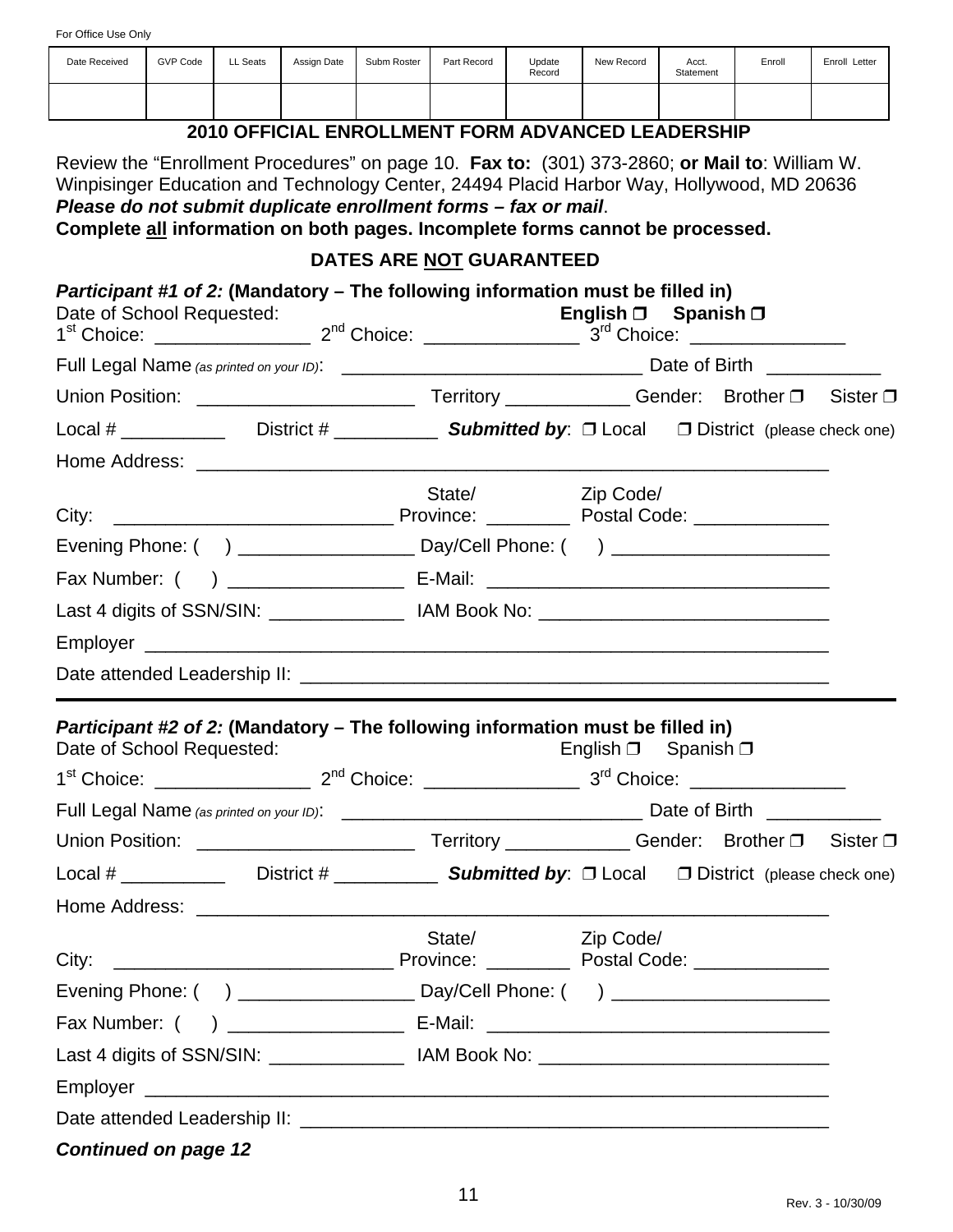#### *Continued from page 11*

*Please type or print the information below*

#### *Mandatory - Must be completed to process enrollment:*

#### **ACCOUNTABILITY STATEMENT**

#### **Members CANNOT sign for themselves. This statement must be signed by the President of the Lodge. The Business Rep, or General Chairperson must sign for the President.**

|                                                                                                                                                             | (Signature)                                                 | (Title)                                                                               |
|-------------------------------------------------------------------------------------------------------------------------------------------------------------|-------------------------------------------------------------|---------------------------------------------------------------------------------------|
|                                                                                                                                                             |                                                             |                                                                                       |
|                                                                                                                                                             |                                                             |                                                                                       |
|                                                                                                                                                             | State/                                                      | Zip Code/                                                                             |
| This is to recommend and certify that the member(s) named on this enrollment form have been<br>actively working to promote the IAM in the following manner: |                                                             |                                                                                       |
|                                                                                                                                                             |                                                             |                                                                                       |
|                                                                                                                                                             |                                                             |                                                                                       |
|                                                                                                                                                             |                                                             | Participant #2 Name (as appears on front of this form): ________________________      |
| <b>Submitter Information:</b>                                                                                                                               |                                                             | Members cannot submit for themselves. Submitter information must be filled out by the |
|                                                                                                                                                             | Local Lodge President, Business Rep or General Chairperson. |                                                                                       |
|                                                                                                                                                             |                                                             |                                                                                       |
|                                                                                                                                                             |                                                             |                                                                                       |
|                                                                                                                                                             |                                                             | District No: ______________________________                                           |
| City:                                                                                                                                                       | State/                                                      | Zip Code/<br>Province: _____ Postal Code: ______________                              |
|                                                                                                                                                             |                                                             |                                                                                       |
| Fax No. (                                                                                                                                                   |                                                             |                                                                                       |
|                                                                                                                                                             |                                                             |                                                                                       |

| Dir. Bus. Rep. (DBR): | or General Chairperson (GC): |
|-----------------------|------------------------------|
|-----------------------|------------------------------|

# **\*ENROLLMENTS CANNOT BE PROCESSED WITHOUT SUBMITTER INFORMATION.**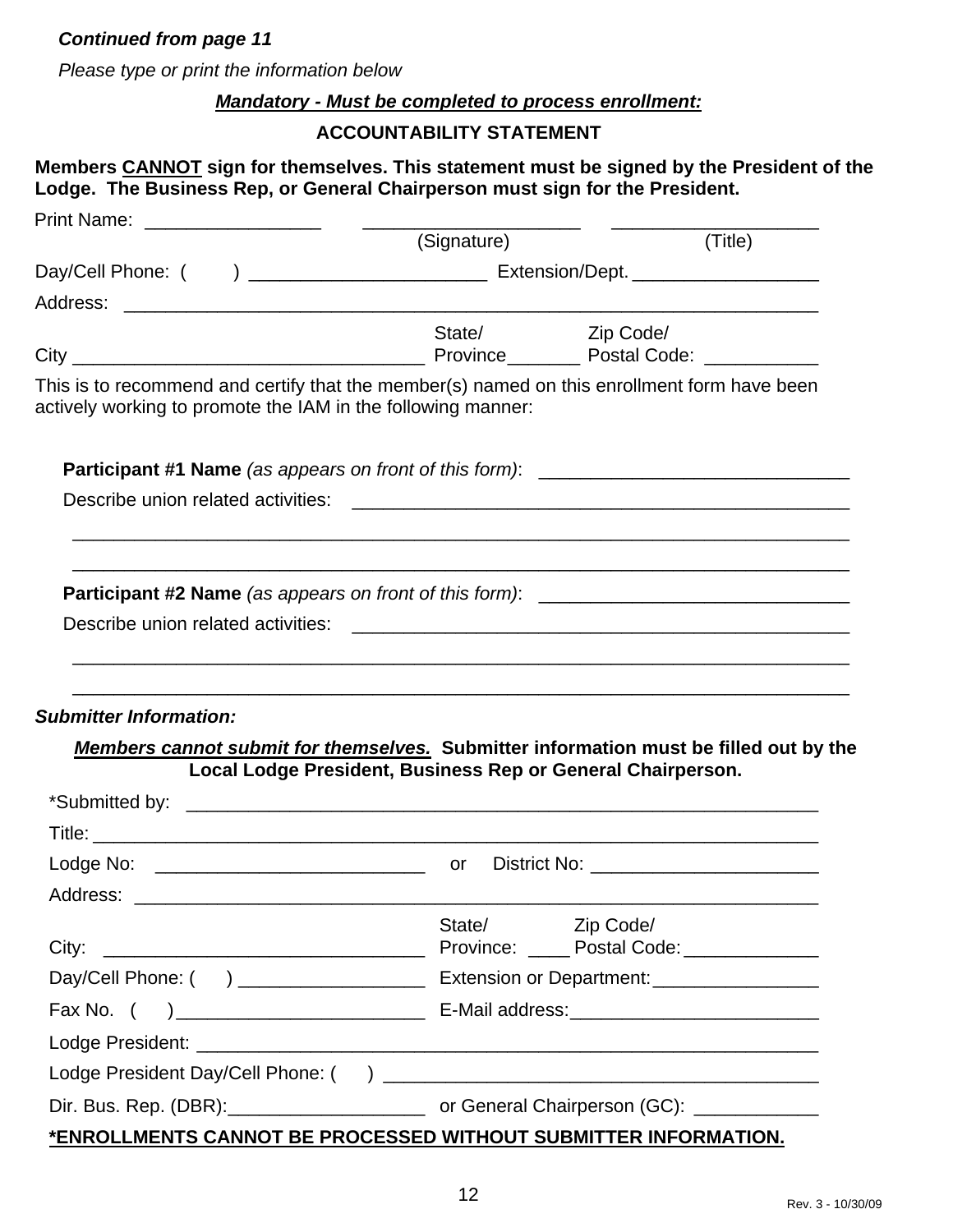# **2010 Programa del Liderazgo Avanzado - Piloto en Español de la IAM Información importante para Oficiales de las Logias Locales**

El Programa de Liderazgo Avanzado en Español proporciona un servicio educativo a todos los Locales y a los Distritos ayudándolos en la instrucción de sus oficiales y activistas. Es importante que usted lea detenidamente los Procedimientos adjuntos sobre la Matriculación antes de recomendar acción a la Membresía de su Logia Local. Además, ponga atención especial a lo siguiente:

- 1. Los participantes en el programa deben ser escogidos por el Local en base de sus intereses, actividades, y en base de sus responsabilidades en el Local. Un procedimiento recomendado es para el Comité ejecutivo de escoger a participantes para el programa con la aprobación de la Membresía del Local.
- 2. Cualquier miembro mandado a un programa en el Centro Educacional Winpisinger está en una tarea del Local – no es una "vacación" o "día festivo." El tiempo del participante en el Centro Winpisinger se usará en clase. La orientación lleva al cabo el domingo y es mandatario asistir. El resto del la semana comienza a las 8:00 de la mañana y concluye a las 5:30 de la tarde y puede implicar las clases nocturnas que comienzan a las 7:00 de la tarde y concluyen a las 9:00 de la noche. Sólo los que usarán la instrucción en beneficio del Local deberían ser mandados.
- 3. Se les pide a los Locales se cercioren que cualquier participante en el programa es relevado de todas las otras obligaciones del Local durante la semana. A causa del horario exigente de clases, no hay las provisiones para dispensar a un participante por asuntos personales o de unión. Los certificados al final de la semana son dados sólo a esos participantes que asisten a todas las sesiones planificadas empezando el domingo por la tarde y asta la última sesión el viernes. Los participantes deben ser instruidos para no planificar su viaje hasta después de la sesión final. Se programarán todos los vuelos después de 3:30 pm el viernes del programa.
- 4. A causa de las limitaciones en la matriculación, por favor no se demore en mandar la FORMA OFICIAL de la MATRICULACION para el programa.
- 5. Las Formas de la matriculación no se pueden procesar sin la información completa.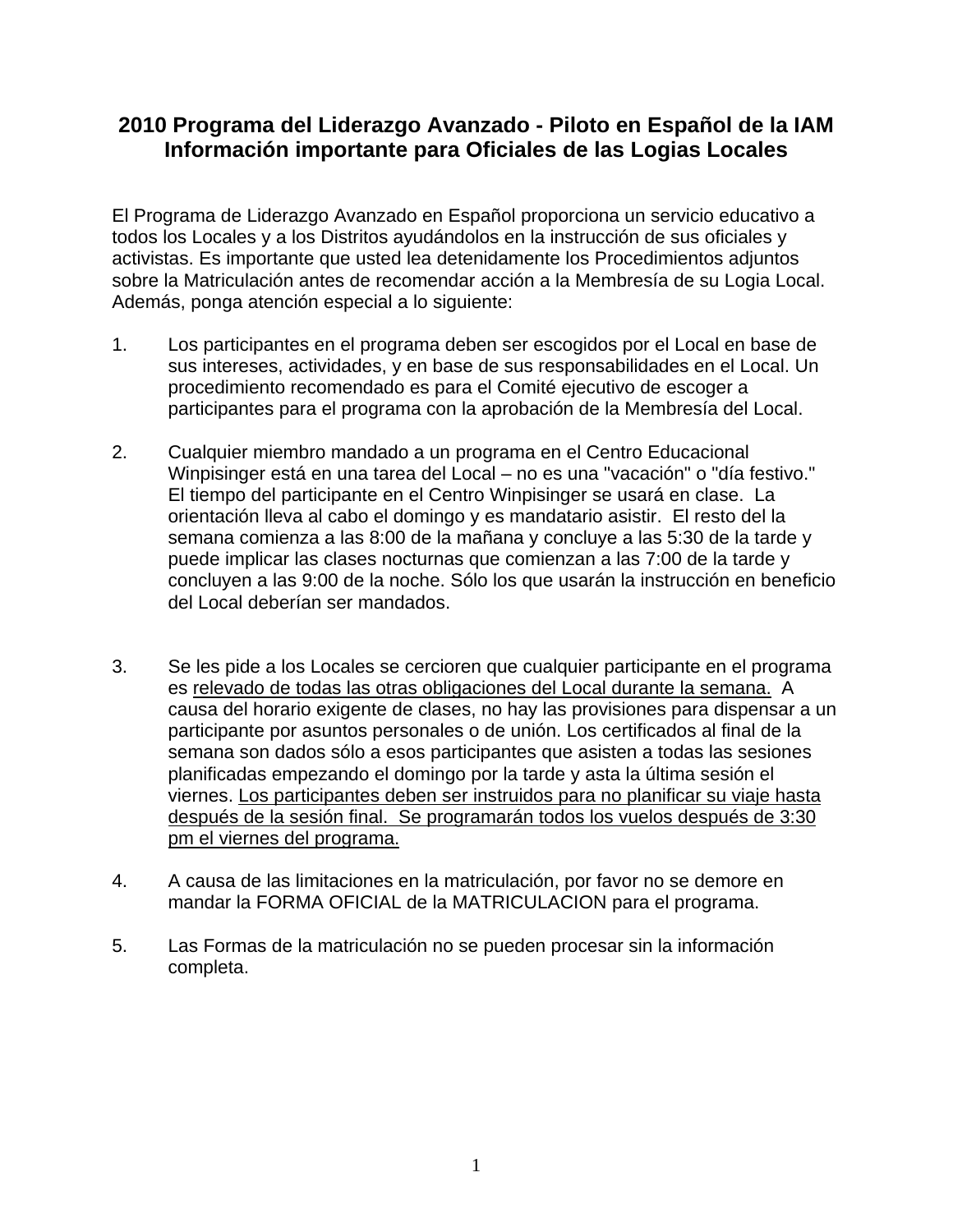# **PROCEDIMIENTOS de la MATRICULACION Programa de Liderazgo Avanzado - Piloto en Español**

- La Matriculación está abierta a miembros que han completado un Programa de Liderazgo II anteriormente.
- La continuación del Programa de Liderazgo II con clases tales como: Negociaciones colectivas II, Historia, Comunicaciones en el Trabajo, La Psicología de Liderazgo, y Organizar para Lideres Sindicales. Toda instrucción de aula y materiales se proporcionarán en Español.
- La Matriculación en el Programa de Liderazgo Avanzado Piloto en Español es septiembre 26 – octubre 1, 2010, es limitada. Si el programa está ya completo en el tiempo que el Local ha solicitado la matriculación, esos miembros serán colocados en la lista de prioridad para el 2011 cuándo se programen los Programas adicionales de Liderazgo Avanzado en Español.
- La **Declaración de Responsabilidad es obligatoria** para procesar las matriculaciones. Los miembros no pueden firmar por sí mismos. Esta debe acompañar la forma de la matriculación de los miembros.
- Se les urge a los Locales a que manden por fax o por correo la **forma de Matriculación** al Centro Winpisinger tan pronto como sea posible. Por favor no SOMETA FORMAS DUPLICADAS. Las matriculaciones se basan en las primeras que lleguen tendrán prioridad, de acuerdo con la Carta de Norma o póliza fechada con el 21 de Octubre del 2005. Los asientos disponibles para cada programa son limitados.
- Cuando una matriculación se acepta, una notificación será mandada a quien aya sometido la forma de Matriculación de cada Local.
- Aproximadamente 8 semanas antes de la fecha que comience el programa un paquete será enviado al participante con una forma **fechada** de Pedido de Información para el Viaje, y con las instrucciones adicionales.
- La Cancelación de matriculaciones confirmadas o "sin asistir" será contada como un "retorno" y afectará la posición en cuanto a elegibilidad de su Local para tener más participantes en clases futuras. **Costos por transportación sin usarse resultaran en gastos que tendrán que ser cubiertos por el Local**.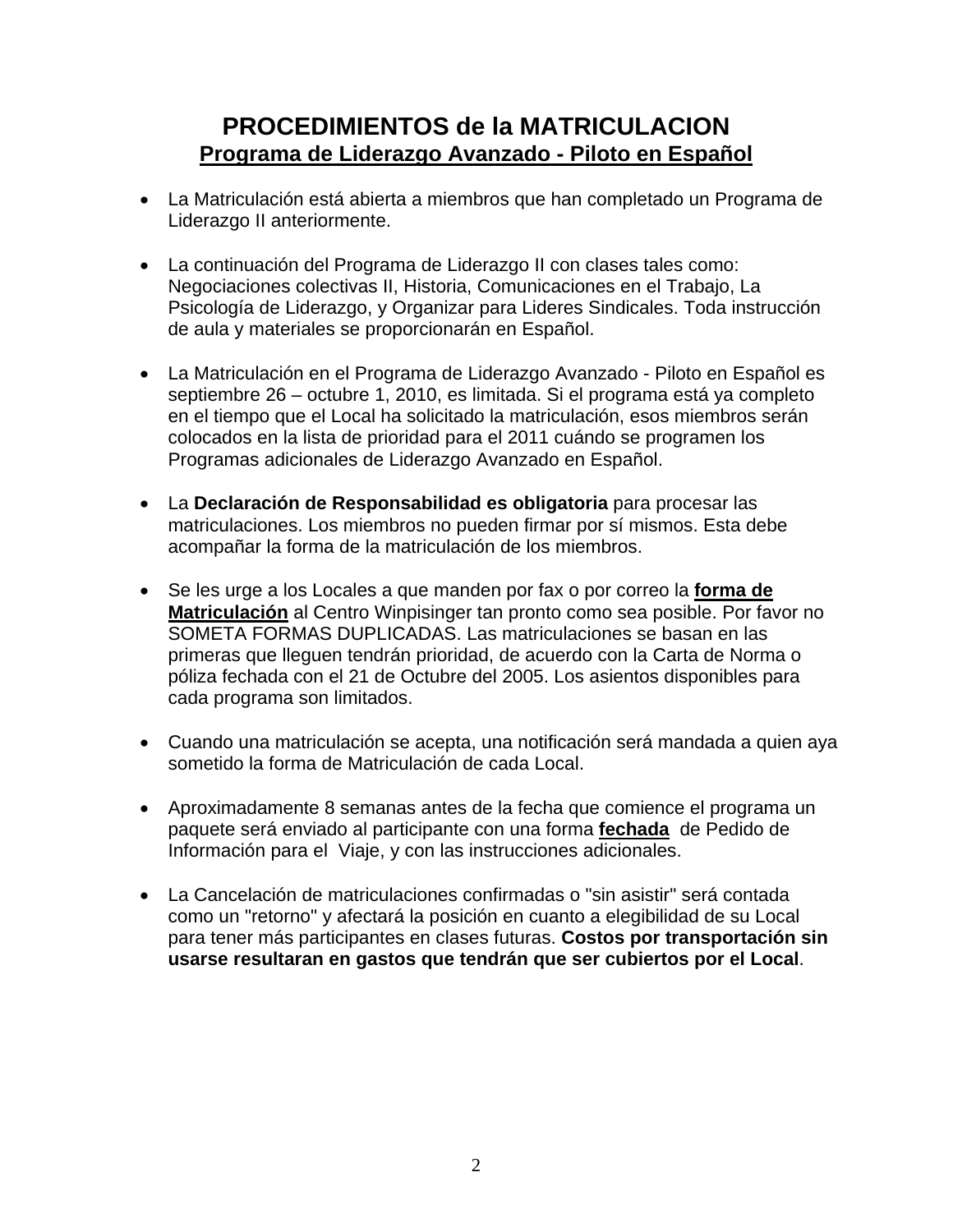# **El costo**

- Habitaciones se proporcionan en el Centro de Educación Tecnológica Winpisinger y sin costo para los miembros por el cuarto, comidas, costos por las materias, y refrescos. Propinas y contribuciones serán responsabilidad de los participantes.
- Cualquier gasto por hotel o otras expensas fuera del Centro Winpisinger son responsabilidad del participante o del Local o de la Logia Distrito. El transporte al Centro Winpisinger se proporcionará tal como se plantea en la Carta de Normas (póliza) fechada con el día 21 de Octubre del 2005. Los sueldos perdidos y los gastos incurridos normales pueden ser pagados por el Local (dependiendo del reglamento del Local). Los gastos incurridos son mínimos en el Centro Winpisinger. La mayoría de los miembros encuentran que acerca de \$100 para gastar es suficiente para: El Taxi, Recuerdos, Propinas y los donativos a la Liga Política no-Partidista de los Maquinistas (MNPL).

# **Información Adicional**

- Toda correspondencia o pedidos por información con respecto al Programa descrito en este anuncio debe ser dirigido a: Centro de Educación y Tecnología William W. Winpisinger, 24494 Placid Harbor Way, Hollywood, Maryland 20636. Las indagaciones por teléfono pueden ser dirigidas al (301) 373-8820.
- **Por favor guarde copias de las Formas de Matriculación originales en blanco como referencia o por cualquier cambio.**

**\*\*\*Recuerde - FORMAS INCOMPLETAS no se PUEDEN PROCESAR\*\*\***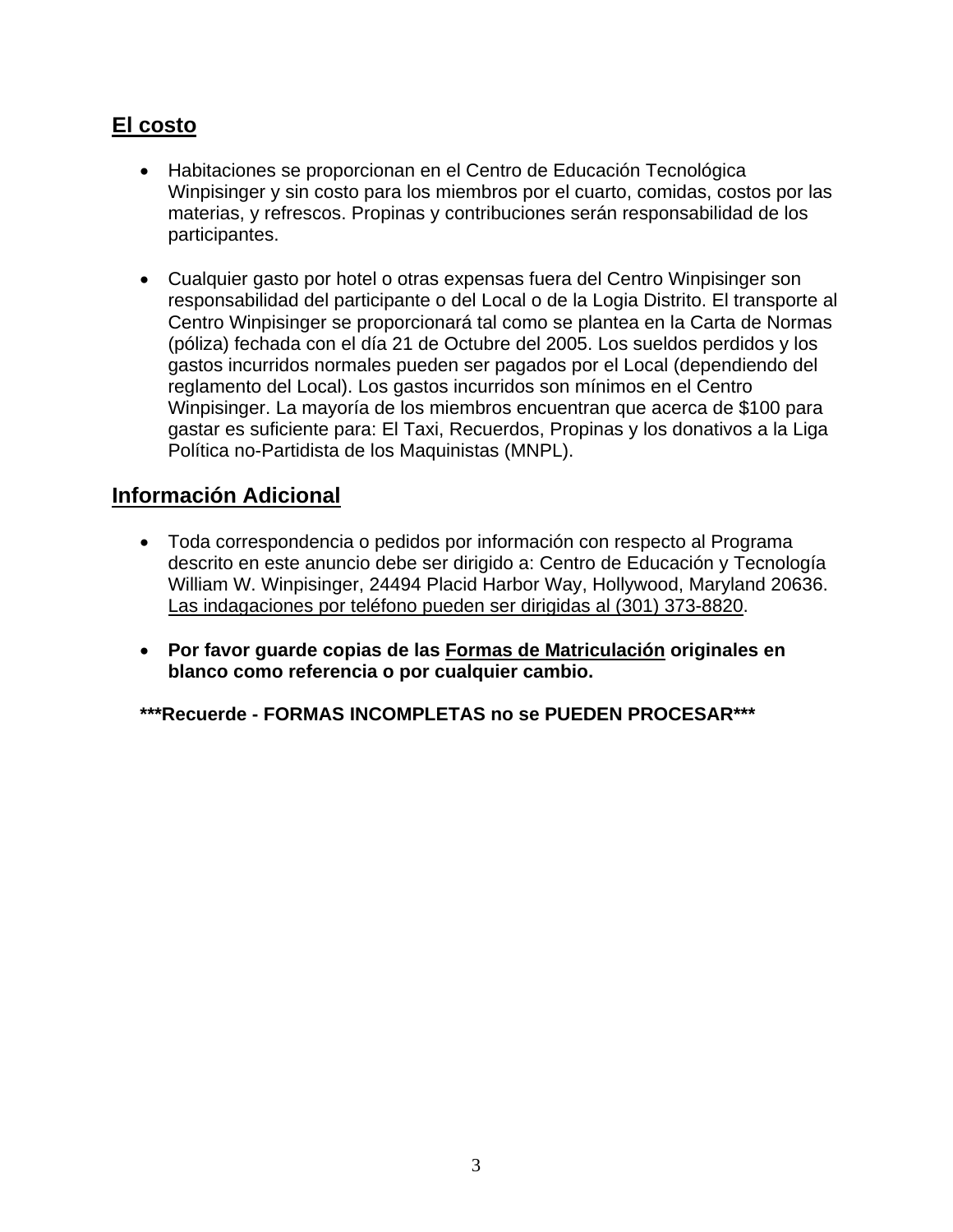| Date Received | GVP<br>Code | LL Seats | Assign Date | Subm Roster | Part Record | Update<br>Record | New Record | Acct.<br>Statement | Enroll | Enroll Letter |
|---------------|-------------|----------|-------------|-------------|-------------|------------------|------------|--------------------|--------|---------------|
|               |             |          |             |             |             |                  |            |                    |        |               |

### **2010 FORMA OFICIAL de MATRICULACION PROGRAMA LIDERAZGO Avanzado EN ESPAÑOL Septiembre 26 – Octubre 1, 2010**

Revise los "Procedimientos de la Matriculación" en la página 2. Mande por fax al: (301) 373-2860; o por Correo a: Centro de Educación y Tecnología William W. Winpisinger, 24494 Placid Harbor way, Hollywood, MD 20636 **por favor no sometan formas de matriculación duplicadas – fax o correo.**

**Incluya toda la información en ambas páginas. Las formas incompletas no se pueden procesar.** 

| Participante #1 de 2: (Obligatorio – lo siguiente debe ser llenado)                   |  |                                                                                                       |
|---------------------------------------------------------------------------------------|--|-------------------------------------------------------------------------------------------------------|
|                                                                                       |  | Inglés □ Español □                                                                                    |
|                                                                                       |  |                                                                                                       |
|                                                                                       |  | Posición en la Unión: __________________Territorio: ____________Género: Hermano __ Hermana ___        |
|                                                                                       |  | Local # ____________ Distrito # ____________ Sometido por: Local ___ Distrito __ (verifica por favor) |
|                                                                                       |  |                                                                                                       |
| Ciudad: ____________________Estado/Provincia: _________ Código Postal: ______________ |  |                                                                                                       |
|                                                                                       |  |                                                                                                       |
|                                                                                       |  | Número de Fax: () ___________________CORREO ELECTRONICO_________________________                      |
|                                                                                       |  | Incluya los últimos cuatro números de su Seguro Social: _______ Numero de Membresía: ______________   |
|                                                                                       |  |                                                                                                       |
| Participante #2 de 2: (Obligatorio – lo siguiente debe ser llenado)                   |  | Inglés □ Español □                                                                                    |
|                                                                                       |  |                                                                                                       |
|                                                                                       |  | Posición en la Unión: __________________Territorio: ____________Género: Hermano __ Hermana ___        |
|                                                                                       |  | Local # ___________ Distrito # ____________ Sometido por: Local __ Distrito__ (verifica por favor)    |
|                                                                                       |  |                                                                                                       |
| Ciudad: ____________________Estado/Provincia: _________ Código Postal: ___________    |  |                                                                                                       |
|                                                                                       |  |                                                                                                       |
|                                                                                       |  | Número de Fax: () ____________________CORREO ELECTRONICO________________________                      |
|                                                                                       |  | Incluya los últimos cuatro números de su Seguro Social: _______ Numero de Membresía: ______________   |
|                                                                                       |  |                                                                                                       |
|                                                                                       |  |                                                                                                       |

Continúa en la página 5